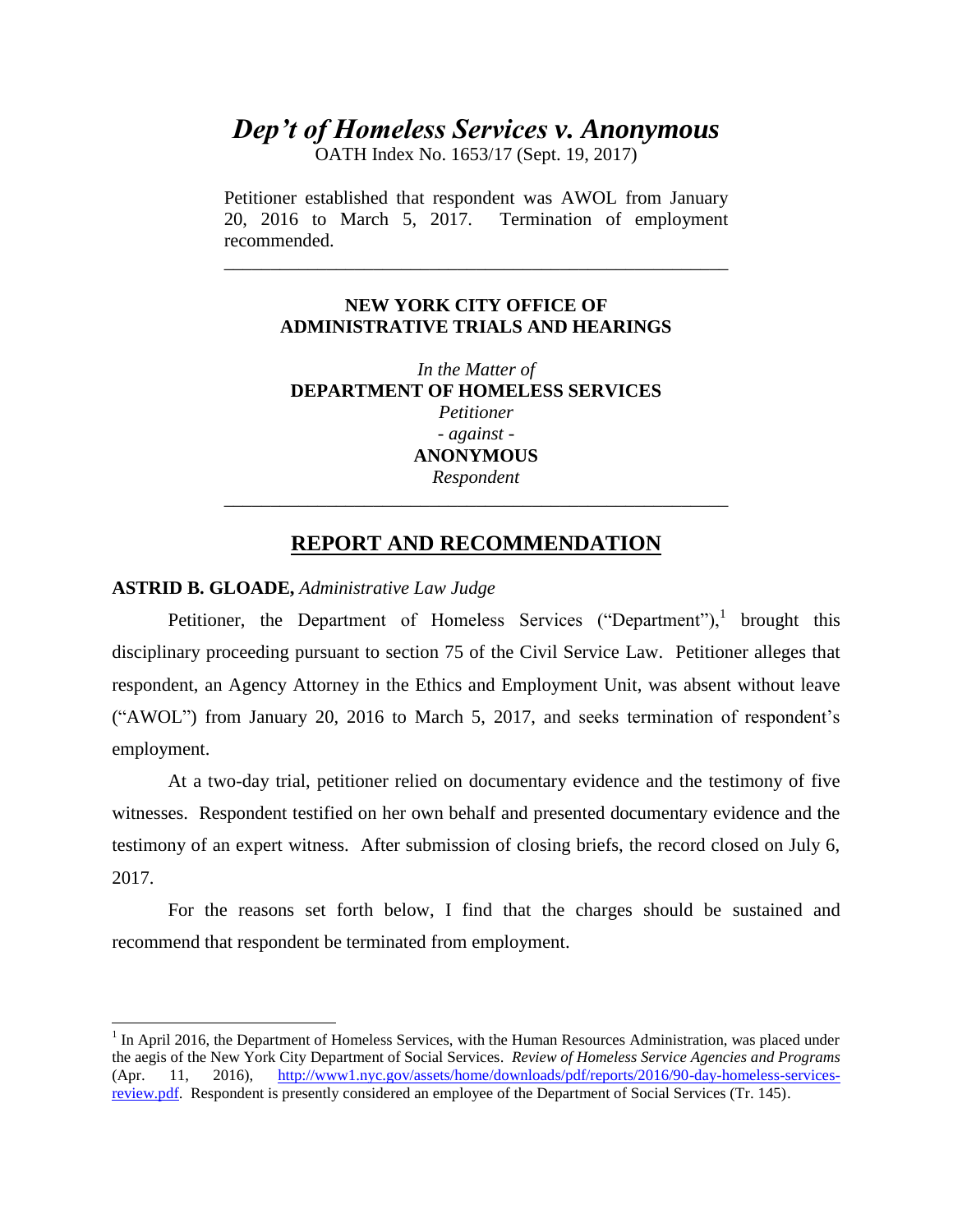#### **PRELIMINARY MATTERS**

#### *Respondent's Redaction Request*

Pursuant to OATH Rule of Practice section 1-49(d), respondent has requested that her name be withheld from this decision (Tr. 171; Respondent's Closing Memorandum ("Resp. Br.") at 2-4). *See* 48 RCNY § 1-49(d) (Lexis 2017). Rule 1-49(d) provides for the publication of this tribunal's decisions without redaction "[u]nless the administrative law judge finds that legally recognized grounds exist to omit information from a decision." Under this rule, a respondent's name has been withheld from decisions that have included information about the respondent's mental health history. *See Admin. for Children's Services v. Anonymous,* OATH Index No. 2619/11 (Dec. 30, 2011) (employee's name withheld where report discussed her mental health history); *Human Resources Admin. v. Anonymous*, OATH Index No. 1242/10 (May 4, 2010), *modified on penalty,* Admin/Comm'r Determination (June 16, 2010), *aff'd*, NYC Civ. Serv. Comm'n Item No. CD 11-17-A (Apr. 29, 2011) (employee's name withheld where decision discussed extensive personal medical information relating to drug and alcohol addiction and mental health disorder). In the instant case, because this decision includes extensive discussions of respondent's mental health, respondent's request has been granted over petitioner's objection.

### *Petitioner's Request to Redact Trial Record*

Additionally, at trial, respondent referred to a Department investigation, claiming that she was transferred in retaliation for her role in the investigation and that her transfer led to mental health issues that caused her to be AWOL. Petitioner requests that reference to this investigation be omitted from this decision and redacted from the record under the public interest privilege, a common law evidentiary privilege that shields certain confidential government information from discovery (Tr. 106-07; Petitioner's Letter Brief ("Pet. Br.") at 9). *Cirale v. 80 Pine St. Corp.*, 35 N.Y.2d 113 (1974). Specifically, petitioner requested that specified testimony be stricken from the record and documents admitted into evidence at respondent's request be removed or redacted because they concern an ongoing investigation being conducted by the Department (Pet. Br. at 10). Respondent opposed the application (Respondent's Reply Memorandum ("Resp. Reply") at 1-3).

As the Court of Appeals noted in *Cirale v. 80 Pine St. Corp.*, determination of what constitutes potential harm to the public interest sufficient to render the privilege applicable is a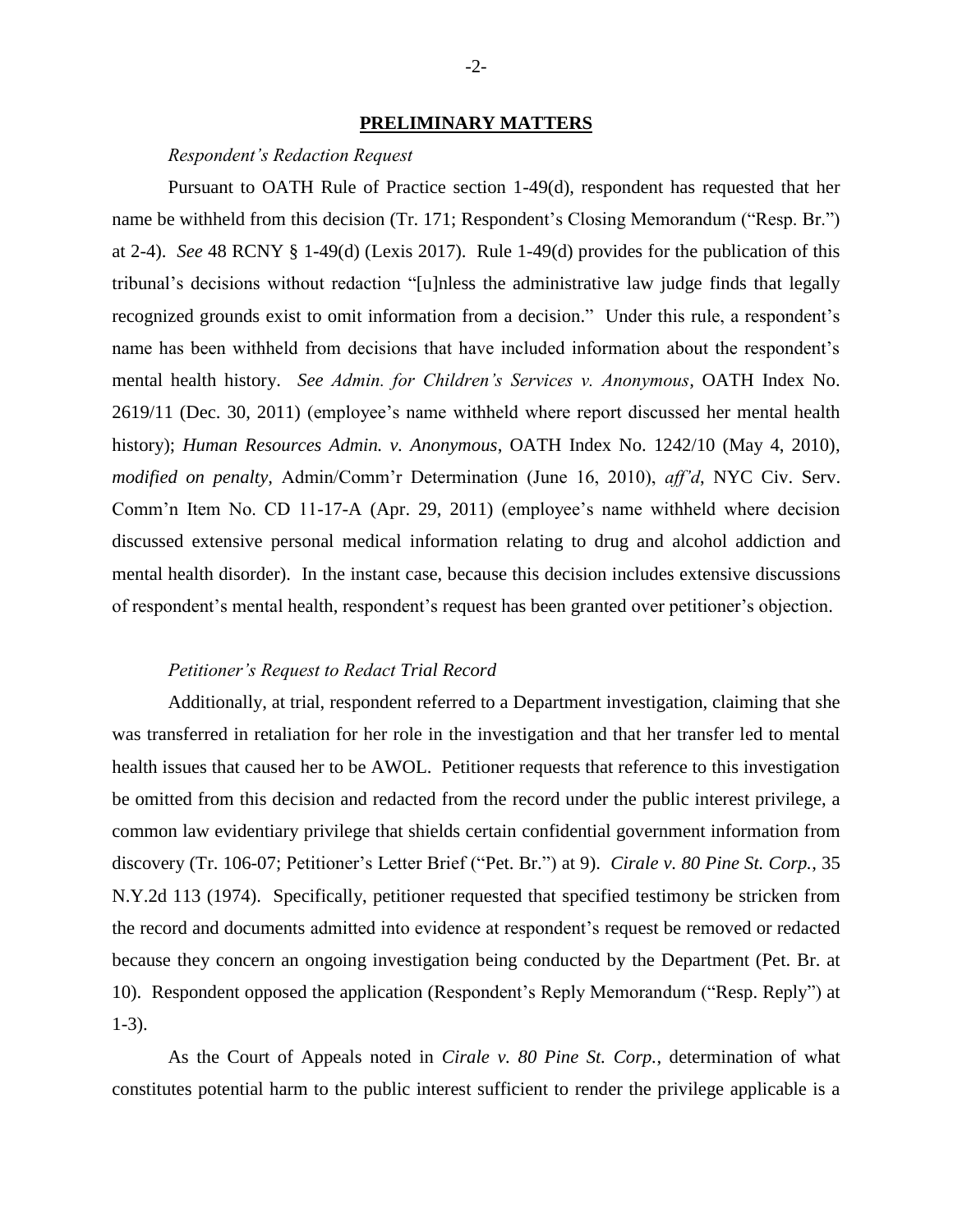judicial determination that must be made on a case-by-case basis. The governmental agency asserting the privilege must "come forward and show that the public interest would indeed be jeopardized by a disclosure of the information. Otherwise, the privilege could be easily abused." *Cirale*, [35 N.Y.2d at 118-119.](https://advance.lexis.com/api/document/collection/cases/id/3RRS-VG20-003C-C0GB-00000-00?page=118&reporter=3321&cite=35%20N.Y.2d%20113&context=1000516) In determining whether the public interest privilege applies, the harm to the public interest if the confidential information is disclosed must be balanced against the harm to the party seeking disclosure if the information is withheld. *Steering Comm. v. Port Auth. (In re World Trade Ctr. Bombing Litig*.), 93 N.Y.2d 1, 8-9 (1999).

Petitioner seeks protection of testimony regarding its investigation into allegations of financial misconduct, contending that testimony regarding respondent's role in the investigation, the process of the investigation, who was assigned to oversee it, and its status are confidential. However, petitioner failed to show that the allegations of malfeasance and existence of an investigation is confidential information that falls within the ambit of the public interest privilege. *See*, *e.g*., *Young v. Huntington*, 88 Misc.2d 632, 640 (Sup. Ct. Suffolk Co. 1976) (conclusory assertion of public interest privilege to protect records of ongoing investigation insufficient without specific facts to show that disclosure would harm public interest); *see also Dep't of Sanitation v, Boswell*, OATH Index No. 964/05 mem. dec. at 3 (Mar. 8, 2005) (documents that merely reveal steps taken in investigative process do not merit protection under the public interest privilege); *Bd. of Education v. Butler*, OATH Index No. 554/93, mem. dec. at 7 (Mar. 16, 1993) (public interest privilege not applied to "documents such as the investigation reports, which refer only to the existence and not to the identity of the informants").

Petitioner seeks to remove Respondent Exhibit D from the record. This document was already in respondent's possession, thus calling into question whether it is indeed a confidential communication as petitioner asserts. Petitioner made no claim that respondent's possession of the document was itself improper. Nonetheless, to the extent that Respondent Exhibit D identifies and provides contact information for the complainant in the matter petitioner contends is actively under investigation, it is appropriate to redact this information. Public disclosure of the complainant's identity, which is not relevant to this proceeding, could harm the public interest as it may jeopardize a source of information regarding alleged malfeasance relating to public funds. *See Dep't of Sanitation v. McKiernan*, OATH Index No. 1770/99 at 3 (Aug. 2, 2000) (investigative documents produced in discovery by the Department of Investigation redacted to conceal information relating to informants).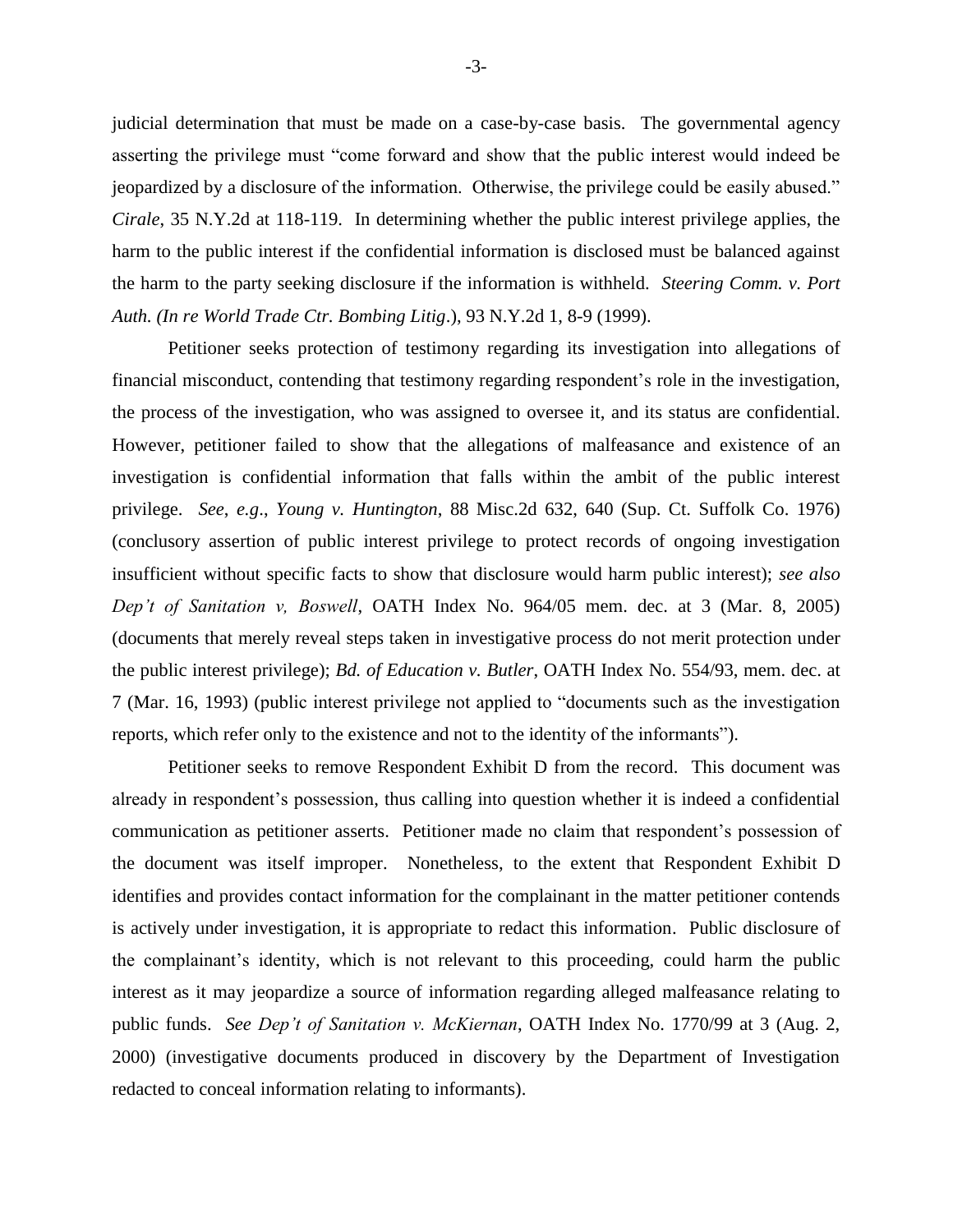This tribunal's trials are presumptively open to the public and its decisions are generally published without redaction. *See* 48 RCNY §§ 1-49(a), (d); *see also Mosallem v. Berenson,* 76 A.D.3d 345, 348 (1st Dep't 2010) ("Under New York Law, there is a broad presumption that the public is entitled to access to judicial proceedings and court records"). Therefore, petitioner's request is denied, except that Respondent's Exhibit D will be redacted consistent with the foregoing.

#### **ANALYSIS**

Petitioner charges respondent with five separate violations of the Department's Code of Conduct, all stemming from respondent's continuous absence from work between January 20, 2016 and March 5, 2017 (ALJ Ex. 1; Pet. Br. at 1). Specifically, petitioner alleges violations of section 5.8 (absence without prior authorization); section 5.2 (excessive absence); section 5.4 (failure to timely submit leave request); section 1.2 (conduct prejudicial to good order); and section 5.1 (noncompliance with time and leave rules).

It is undisputed that respondent was absent from work from January 20, 2016 to March 5, 2017, and failed to communicate with the Department, disregarding multiple notices that were sent to her home. However, respondent argues that her absence was due to mental health issues (Resp. Br. at 13-15; Resp. Reply at 4). In particular, respondent claims that during the period at issue she experienced fear and anxiety following her transfer from the Department's headquarters in Manhattan to an intake center in the Bronx. She also asserts that she did not return to work because she was facing an unsafe and hostile work environment (Resp. Br. at 18). Finally, respondent suggests that the Department may be disciplining her in retaliation for her complaints about the Department's handling of an internal investigation of malfeasance (Resp. Br. at 18).

Respondent testified that she has worked for the Department since 2001 (Tr. 101). In 2009, respondent was promoted to Agency Attorney III in the disciplinary unit, where her duties included supervising investigators and attorneys, and prosecuting agency employees in disciplinary cases. She was promoted to Agency Attorney IV in 2012 (Tr. 102, 105). In this capacity, respondent supervised the investigation and litigation of matters referred to the Ethics and Employment Unit ("EEU") involving possible violations of the Department's Code of Conduct (Tr. 8-9, 101-02).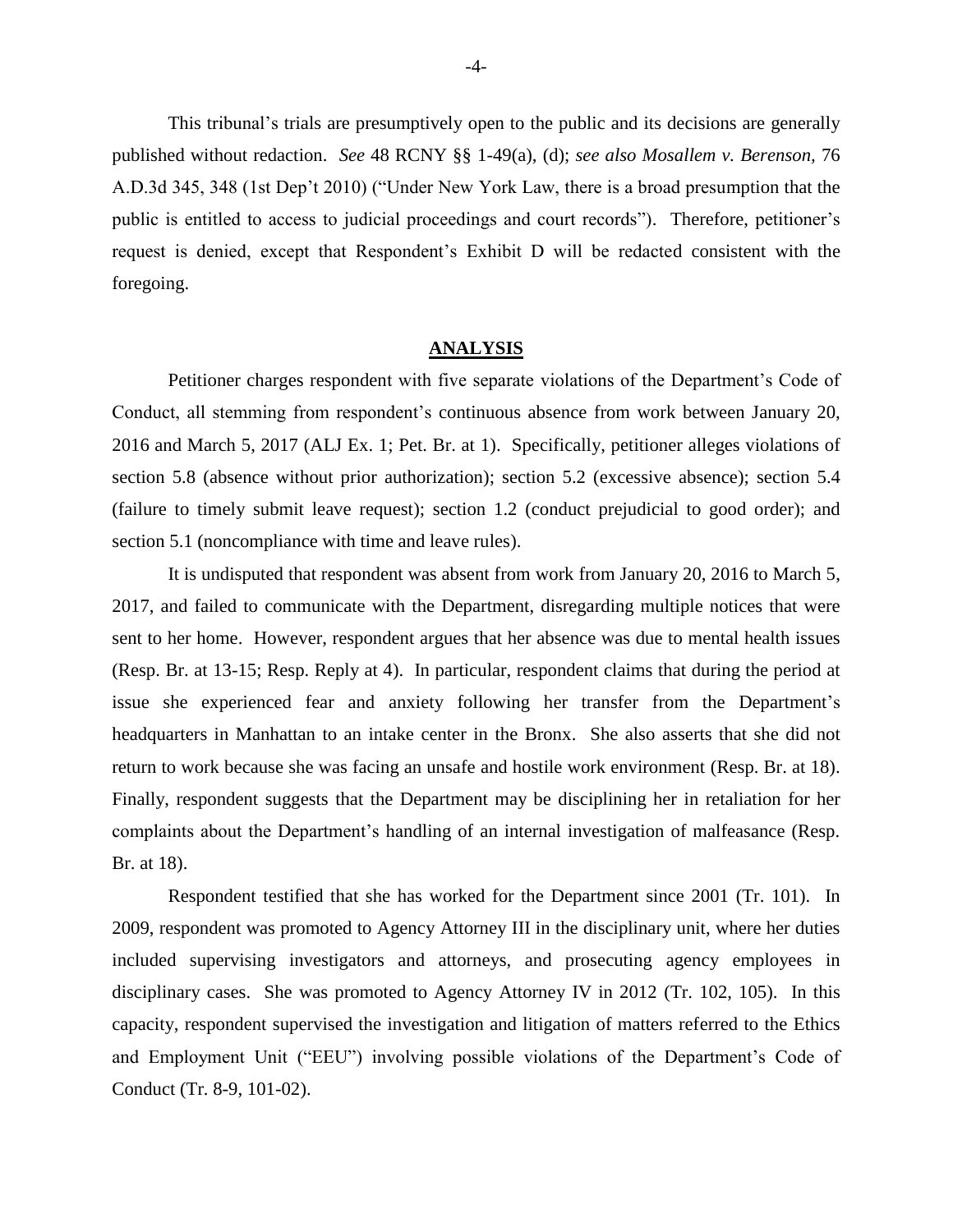As Deputy General Counsel, Ms. Morgan was respondent's supervisor in the EEU (Tr. 8- 9). Ms. Morgan testified that in late 2015, the agency sought to increase the number of employment attorneys at intake centers and, as a result, respondent was reassigned from EEU to Prevention Assistance and Temporary Housing ("PATH"), a Department intake center in the Bronx (Tr. 9-10). Respondent was selected for this position because she was a senior employment attorney who was familiar with PATH and had a "good rapport" with the assistant commissioner with whom she would be working (Tr. 11).

On September 25, 2015, Ms. Morgan and respondent met to discuss her reassignment and job responsibilities at PATH, which would include dealing with disciplinary matters on site (Tr. 11). During this meeting, respondent raised some safety concerns about her transfer to PATH (Tr. 27). Ms. Morgan testified that following this meeting, the Department assessed the safety protocol at PATH, including the presence of security, respondent's desk location, and the availability of a "panic" button (Tr. 31).

Similarly, Mr. Neal, the Department's General Counsel, testified that respondent raised concerns about her safety during discussions of her transfer to PATH because she had personally handled discipline cases against a number of employees at that site. To address these concerns, Mr. Neal contacted the Department's Deputy Commissioner of Security and Emergency Operations, who confirmed that there were safeguards in place at PATH, including uniformed Department officers, security guards, and panic buttons (Tr. 35-36, 47-49, 50-51).

Ms. Morgan notified respondent by e-mail that they would meet at PATH on respondent's first day there, October 13, 2015. However on that date, respondent did not report to work (Tr. 12, 13). Respondent sent Ms. Morgan an e-mail stating that she was out for medical reasons (Tr. 13-14).

In October 2015, respondent submitted a Family Medical Leave Act ("FMLA") request, which was approved for the period up until December 7, 2015 (Tr. 57, 58). On December 8, 2015, Mr. Neal's assistant sent respondent a letter asking for updated medical documentation in order to extend her FMLA leave (Pet. Ex. 1; Tr. 37). According to Mr. Neal, respondent never replied to this letter or provided any documentation (Tr. 41). Ms. Williams, Assistant Commissioner for Human Resources, explained that despite the lack of documentation, respondent's leave was extended, without pay, until January 19, 2016 because respondent had put the payroll and timekeeping unit "on notice" of her health issues (Tr. 57, 58; Pet. Ex. 3).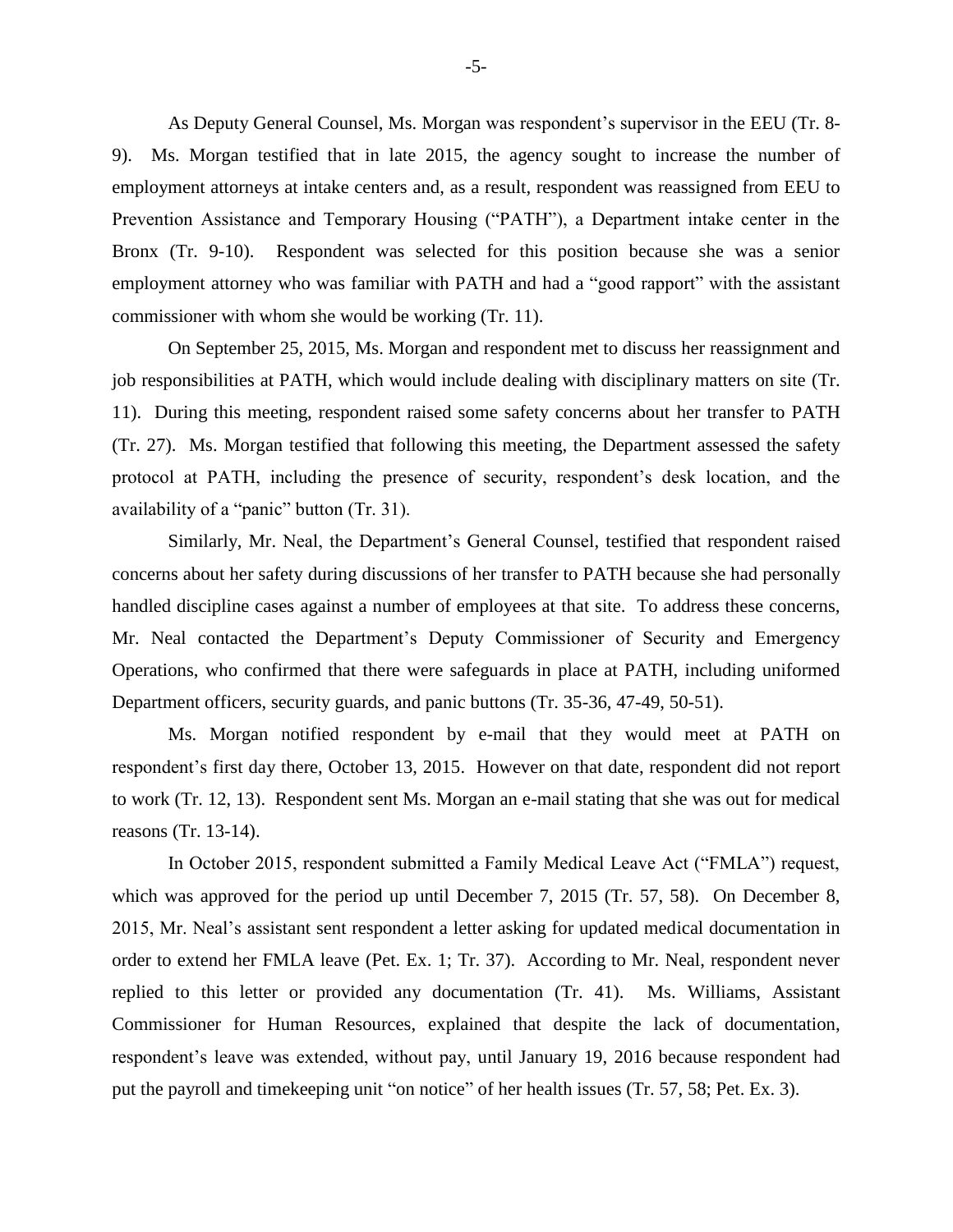On January 12, 2016, the Department sent respondent a letter stating that she was to return to work on January 20, 2016 (Pet. Ex. 3). It further instructed her that if she required a reasonable accommodation upon her return, she was to contact the Office of Diversity and Equal Opportunity Affairs one week before her return date (Pet. Ex. 3). However, respondent did not reply to this letter, did not contact anyone at the Department, and did not return to work on January 20, 2016 (Tr. 43, 60).

Following her failure to return to work in January 2016, respondent was designated AWOL (Pet. Ex. 4; Tr. 61). On January 22, 2016, the Office of Diversity and Equal Opportunity Affairs sent respondent a notice indicating that she may be eligible for a reasonable accommodation for medical reasons and advising her to contact the office to facilitate her return to work (Pet. Ex. 5). A second notice containing the same information was sent on April 26, 2016, and directed respondent to contact the office on or before May 11, 2016 (Pet. Ex. 5). A third notice that was sent on July 12, 2016 directed respondent to contact the office on or before July 26, 2016 (Pet. Ex. 7). This notice stated that "[f]ailure to respond by the above date may be deemed as abandonment of your job" (Pet. Ex. 7). According to Ms. McBean, the Executive Director of Diversity and Equal Employment Opportunity at the Department, respondent did not reply to any of these notices (Tr. 73). At the end of this process, the Office of Diversity and Equal Opportunity Affairs notified respondent's program division that they did not make contact with respondent (Tr. 74). On August 9, 2016, Mr. Neal referred respondent to the Human Resources Administration's ("HRA's") Employment Law Unit for disciplinary action because she was AWOL and for time and leave issues (Pet. Ex. 2; Tr. 45, 46).<sup>2</sup>

Mr. Neal and Ms. Morgan testified that respondent's absence required cases to be reassigned and caused the Department to be unable to deliver on the services agreement reached with PATH (Neal: Tr. 42; Morgan: Tr. 14). According to Mr. Neal, he did not assign other attorneys to PATH in respondent's place because another attorney had recently left the EEU and the unit was short staffed (Tr. 43).

Respondent attributed her absence from her job to mental health issues that arose after she was transferred from the agency's headquarters on Beaver Street in Manhattan to the Bronx PATH center effective October 13, 2015. That transfer, she contended, was retaliation for her

l

 $2^2$  Mr. Neal testified that he referred the disciplinary case to HRA's Employment Law Unit for prosecution because respondent is a long-term employee of the Department's legal department and he wanted to avoid any potential conflict of interest (Tr. 45).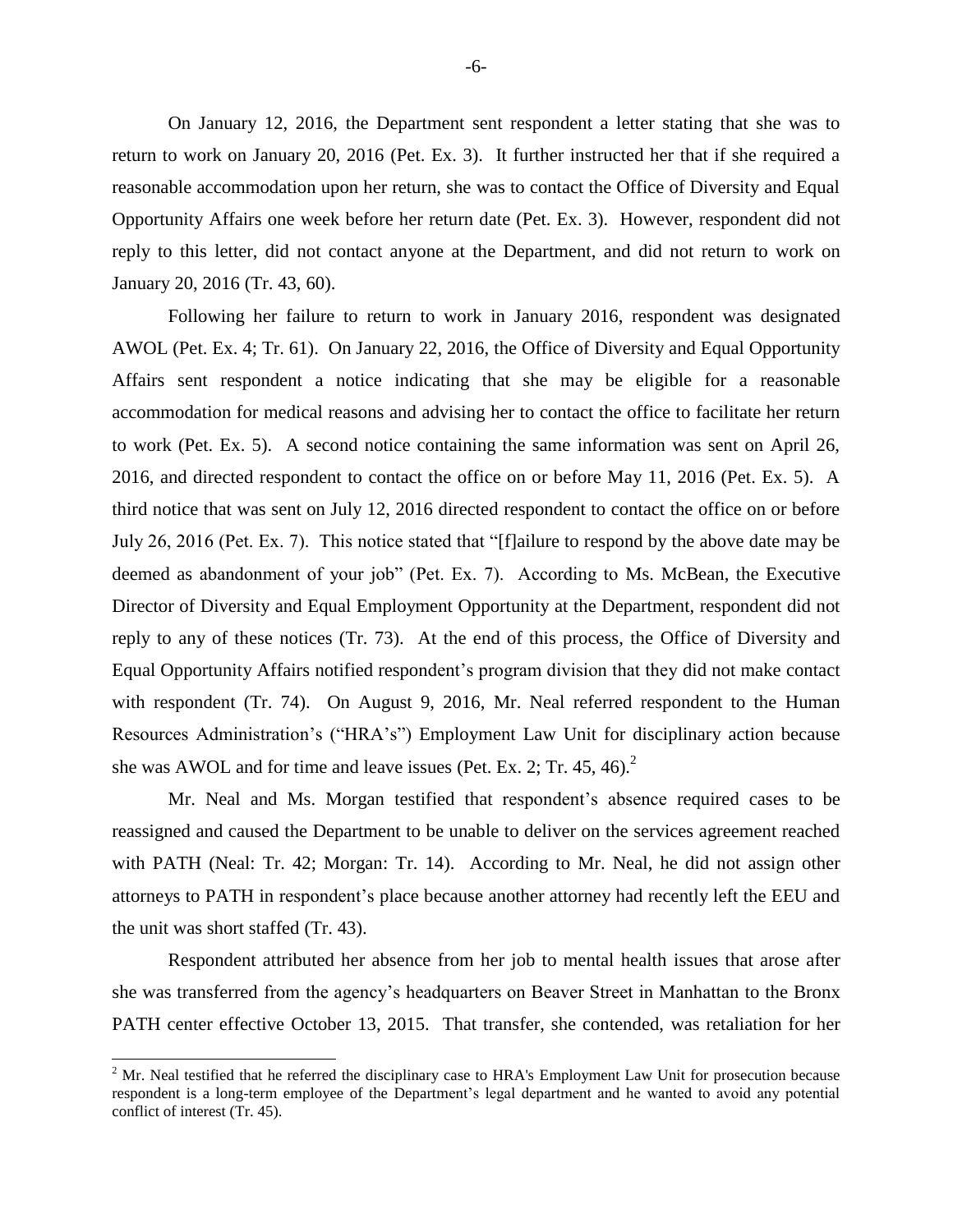having pursued allegations of malfeasance in the Department, including by submitting a complaint to the Conflicts of Interest Board in March 2015 that implicated Ms. Morgan and Mr. Neal (Tr. 117, 122-23; Resp. Exs. E, G, I).

As evidence that her transfer was retaliatory and occurred under circumstances that caused mental health issues, respondent claimed that standard practices regarding workplace safety were not followed prior to her transfer (Tr. 123). In particular, respondent testified that after it was rumored that disciplinary unit staff would be transferred to PATH, affected staff members and their union representatives met with Mr. Neal, the Department's labor relations director, and Gilbert Taylor, the Department's Commissioner at the time, on August 5, 2015. During that meeting respondent raised her concerns about staff safety at PATH (Tr. 119-20; Resp. Ex. F). According to respondent, the Commissioner told the staff to document their concerns, which they were still doing when Ms. Morgan informed respondent that she would be transferred in a memorandum dated September 25, 2015 (Resp. Ex. G). Respondent claimed that standard workplace safety protocol had not been followed and that she asked Ms. Morgan to wait until the labor-management process was completed before the transfer became effective, but her request was denied (Tr. 124).

Respondent memorialized her concerns about her safety at the PATH location in an email to Ms. Morgan dated October 8, 2015 (Resp. Ex. H). Respondent indicated that as a "high profile" disciplinary attorney, she had worked on cases involving violent employees based at PATH, and therefore was concerned about sharing a workspace with those same employees (Resp. Ex. H; Tr. 125-26). Respondent claims that Ms. Morgan never responded to this e-mail (Tr. 125). Respondent conceded, however, that Ms. Morgan informed her that the safety concerns respondent raised during their September 25, 2015 meeting had been assessed (Tr. 148).

In October, respondent did not report to the PATH worksite and instead took sick leave for respiratory issues from October 9, 2015 to October 26, 2015 (Tr. 147). On October 27, 2015, respondent submitted an FMLA leave request for one month of leave due to "hypertension and asthma" (Tr. 134-35; Resp. Ex. J). Around that same time, respondent claims that she became depressed, had trouble sleeping and eating, and experienced anxiety because of her proposed transfer to PATH (Tr. 135-36). Respondent indicated that she "was very afraid something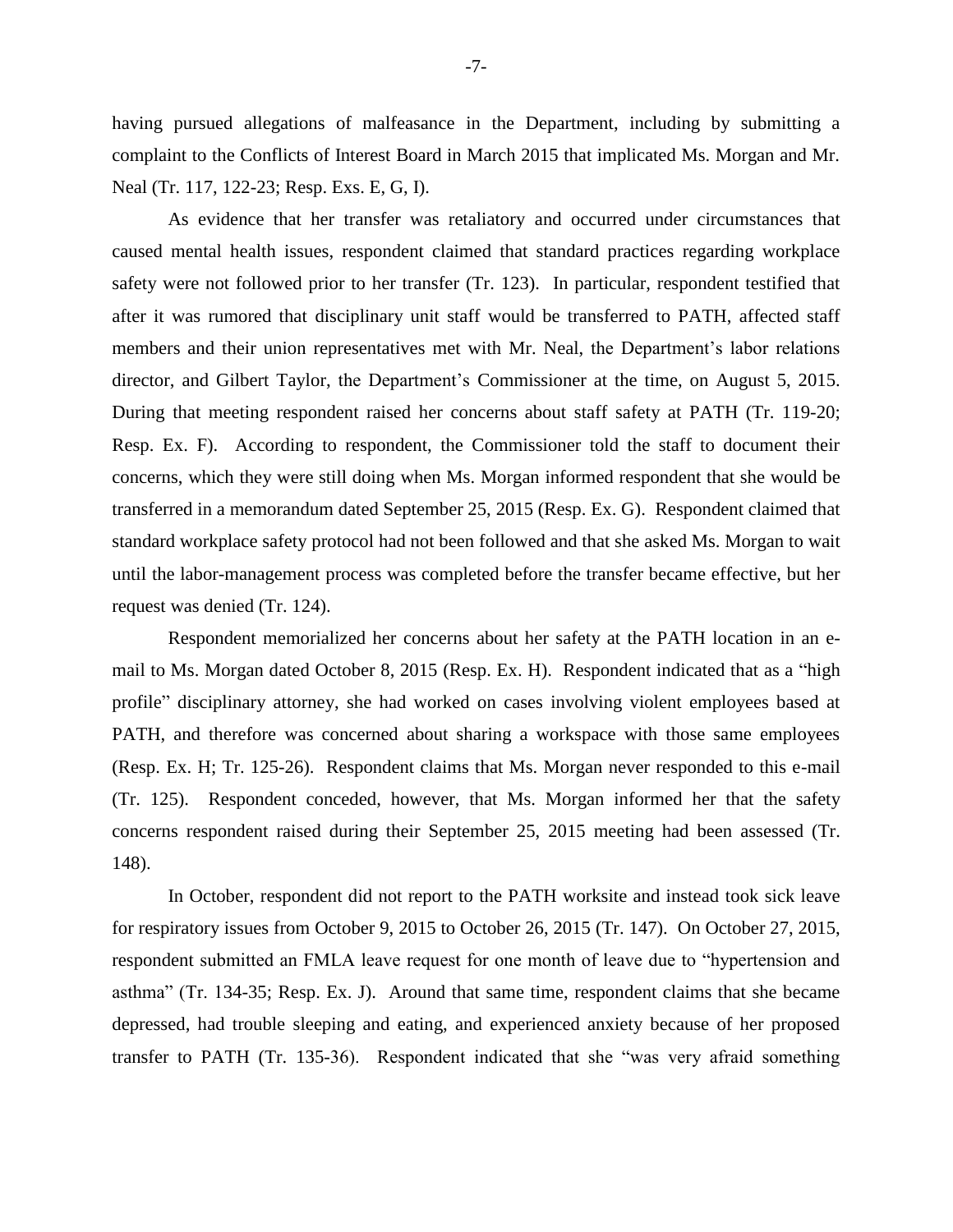horrible was going to happen to [her]," that she feared she would be hurt or killed, and that she felt "targeted," "hopeless," and "shut down" (Tr. 136, 137).

On December 8, 2015, while respondent remained on FMLA leave, a New York City Council member and a member of the New York State Assembly jointly sent a letter to the HRA Commissioner on respondent's behalf (Resp. Ex. K; Tr. 144). The letter reiterated respondent's concerns about the PATH transfer and asked for an audit of the General Counsel's office. According to respondent, there was no response to this letter (Tr. 144).

Respondent admitted that during her AWOL period, she received multiple notices from the Department, and that as an employment attorney, she was aware of the Department's time and leave requirements (Tr. 149, 151). Respondent stated that she did not open any letters from the Department because she was "very afraid" (Tr. 139). Instead, her husband opened the January 12, 2016 notice, which directed her to return to work on January 20, 2016, the July 2016 notice indicating that she could lose her job, and the disciplinary charges (Tr. 140, 150, 152).

Respondent did not return to work until March 6, 2017, after disciplinary charges were filed against her (Tr. 140). She presently works as an attorney in the Department's child support enforcement unit in Family Court (Pet. Br. at 1; Tr. 141). Respondent testified that, as of the time of trial, she is seeing a therapist and doing well (Tr. 141). She indicated that she was capable of full time work, and if necessary, would be willing to work at PATH (Tr. 141-42).

To support her claims of anxiety and depression, respondent presented testimony of a forensic psychologist, Dr. Stephen Reich, Ph.D. (Tr. 85; Resp. Ex. A). Dr. Reich completed a forensic evaluation of respondent on April 5, 2017 (Tr. 88; Resp. Ex. B). In his assessment, Dr. Reich noted that respondent showed signs of depression and anxiety, and that there was a "nexus between [these symptoms] and the extended conflict that she has had with her employer" (Resp. Ex. B at 6; Tr. 90, 92). At trial, he noted that she was "too frightened to engage in . . . therapy . . . or . . . to engage the reality of her situation" (Tr. 95). He diagnosed her with "adjustment disorder with mixed anxiety and depressed mood" (Resp. Ex. B at 4). Dr. Reich's report recounted respondent's own summary of the dispute with her employer, the transfer to PATH, and that during her absence, she had trouble sleeping, concentrating, and was "very sad and nervous with persistent crying spells" (Resp. Ex. B at 4; Tr. 90). However, Dr. Reich did not make any of these observations contemporaneously during respondent's AWOL period (Tr. 96). Respondent told Dr. Reich that before his evaluation, she had never undergone therapy (Tr. 97).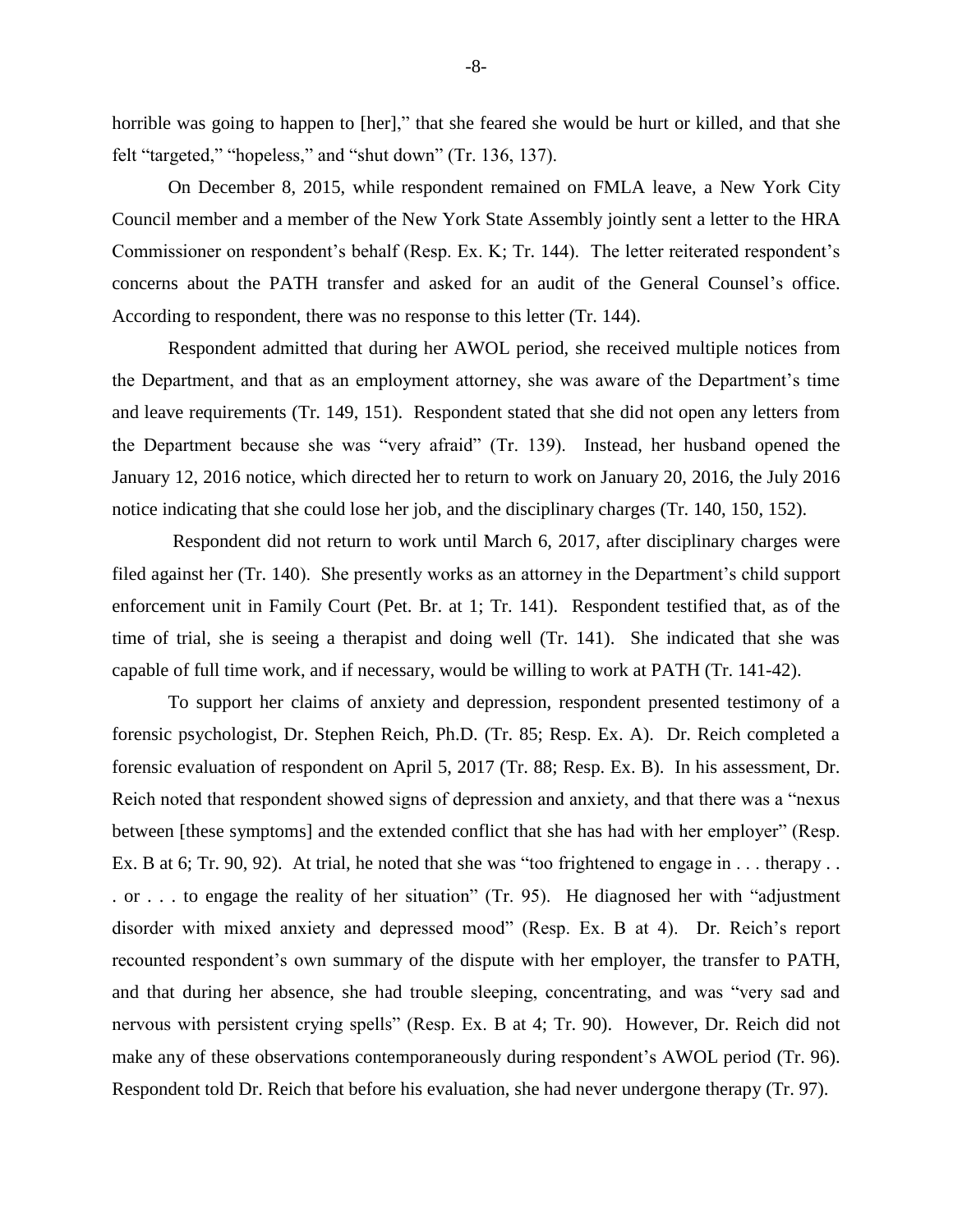On behalf of the Department, Dr. Azaria Eshkenazi, a psychiatrist, completed an independent evaluation of respondent on May 2, 2017 (Pet. Ex. 8; Tr. 161). Prior to the evaluation, Dr. Eshkenazi reviewed Dr. Reich's report (Pet. Ex. 8 at 4). In his assessment, Dr. Eshkenazi found that there was "no evidence of depression or severe anxiety," and that there was "no psychiatric diagnosis" (Pet. Ex. 8 at 6). Respondent told him that she stayed out of work after January 2016 because she was concerned about her transfer to a unit where she had investigated employees. She indicated that she had been back at work for about six weeks and was working in Family Court. She reported no psychiatric issues and that she feels "quite comfortable" with her current work (Pet. Ex. 8 at 5). Dr. Eshkenazi noted that in his opinion, "at this time, [respondent] is able to continue and perform her duties" (Pet. Ex. 8 at 6).

Respondent's contention that her protracted absence from work should be excused because it was medically justified is not persuasive. Indeed, besides respondent's self-serving testimony and her statements to Dr. Reich in April 2017, there is no credible proof that a medical condition prevented respondent from reporting to work from January 2016 to March 2017.

At trial, respondent described general symptoms of anxiety and depression during her 13 month absence, including trouble sleeping and eating, yet she did not seek therapy or take any medication. Nor did she offer any other evidence, such as testimony of family members or friends, that would establish that she displayed symptoms of anxiety and depression sufficient to prevent her from reporting to work or even contacting her employer. Respondent also stated that she felt "hopeless" and "targeted," and "very afraid something bad would happen," while she was absent from work. However, these reactions appeared tied to her frustration about being transferred to the PATH center against her wishes, rather than her purported mental health issues. Overall, respondent's evidence that her mental health deteriorated to such an extent that she was incapable of responding to the Department's notices or returning to work was not convincing.

Notably, neither of the medical evaluations introduced at trial were completed during respondent's AWOL period, and thus, are of minimal value in assessing her mental health at that time. *See Admin. for Children's Services v. Goodman*, OATH Index Nos. 986/05 and 1082/05 at 3 (Aug. 12, 2005) (finding "no reliable evidence" of respondent's alleged mental health problems during acts of misconduct where diagnosis of anxiety and depression was made the year after the misconduct took place); *Human Resources Admin. v. Thomas*, OATH Index No. 190/05, mem. dec. at 4 (Dec. 8, 2004) (evidence concerning diagnosis made in May 2004 did not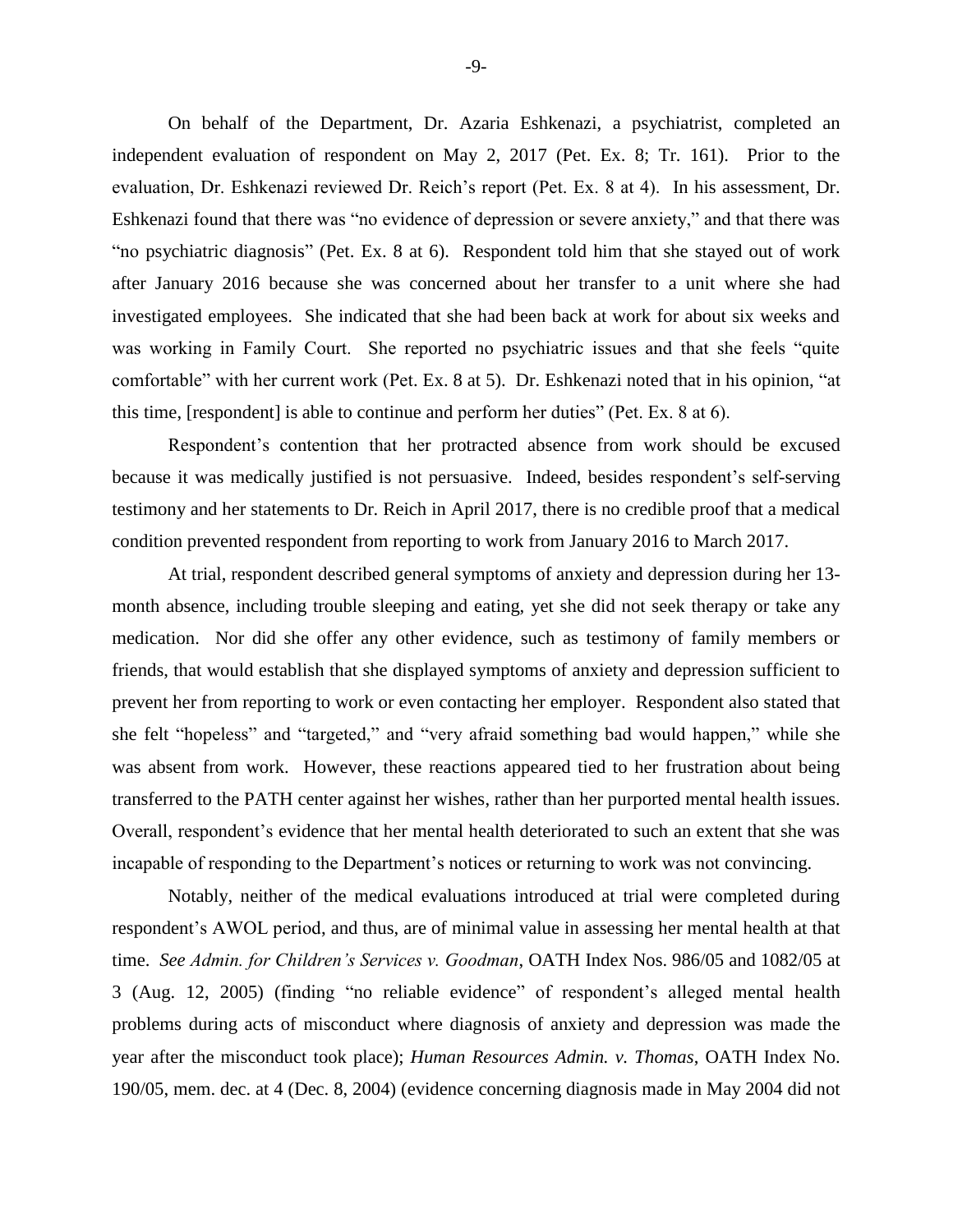rebut charge that employee was AWOL in January 2004). While Dr. Reich attempted to tie respondent's present descriptions of stress and anxiety to the "extended conflict" with her employer, his assessment was drawn from respondent's own depictions of her past state of mind and was conjecture at best. Similarly, his account at trial that she was "too frightened" to engage in therapy or respond to her employer during her absence was based only on respondent's selfreport. The fact that Dr. Reich's assessment was made at respondent's request in the context of pending disciplinary charges for her AWOL further undermines Dr. Reich's attenuated conclusion that this absence was medically justified. Additionally, Dr. Eshkenazi presented much different medical conclusions than Dr. Reich and did not diagnose respondent with anxiety or depression. In fact, Dr. Eshkenazi reported no connection between her mental health and her absence.

In sum, these conflicting medical evaluations, based solely on respondent's descriptions of her state of mind during her absence, do not establish that her absence was medically justified. *See*, *e.g*., *Triborough Bridge & Tunnel Auth. v. Beverley*, OATH Index No. 2238/15 at 8 (Nov. 30, 2015), *adopted*, Auth. Dec. (Dec. 28, 2015), *aff'd*, NYC Civ. Serv. Comm'n Item No. 2016- 0060 (May 2, 2016) (respondent's "self-serving testimony" and conflicting accounts from doctors did not constitute "objective proof" of respondent's unfitness and that he could not report to work); *Admin. for Children's Services v. Brown*, OATH Index No. 1701/02 (Dec. 13, 2002) (vague, subjective psychiatric diagnosis insufficient to show disability); *Health and Hospitals Corp. (Kings County Hospital Center) v. Justin*, OATH Index No. 1513/02 (Nov. 20, 2002) (unproven claims that absences were caused by depression did not establish a defense to misconduct).

Further, even crediting respondent's testimony that she was too anxious and depressed to report to work, respondent committed misconduct by failing to contemporaneously document her medical condition or respond in any way to the multiple Department notices that she received. *See Human Resources Admin. v. Taylor,* OATH Index No. 474/99 at 4 (Jan 12, 1999), *aff'd*, NYC Civ. Serv. Comm'n Item No. CD01-38-SA (Apr. 12, 2001) (even if respondent's medical condition prevented him from reporting to work, "it would not excuse [his] failure to document his injury and to seek authorization for his absence"). Respondent's explanation that she was too afraid to open these letters defies common sense. As an experienced employment attorney who has prosecuted disciplinary matters in the Department for several years, respondent, by her own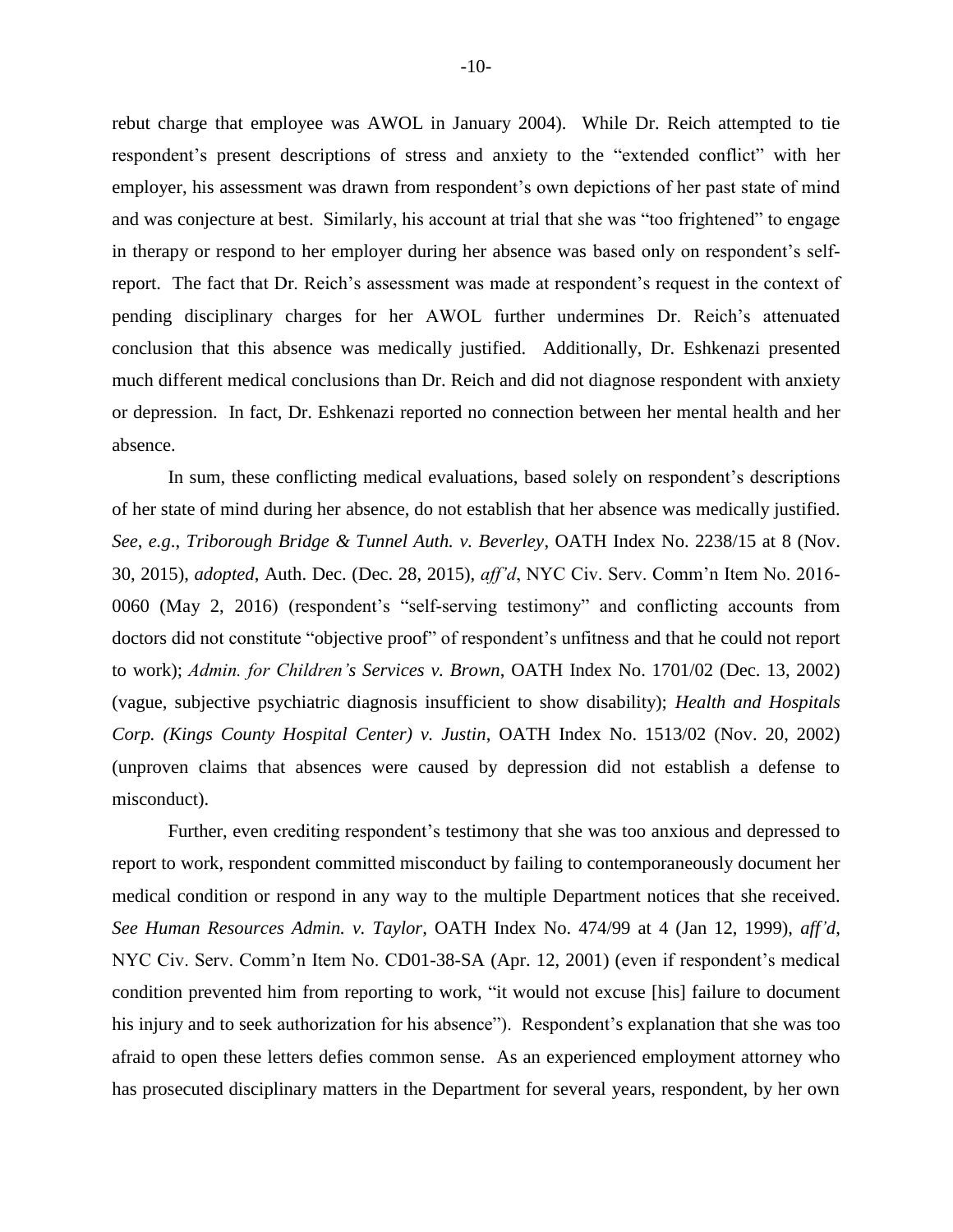admission, was well aware of the time and leave protocols and consequences for noncompliance. It is apparent then that respondent willfully disregarded the Department's notices, including its attempt to engage in a reasonable accommodation process from January 2016 to July 2016. Nonetheless, respondent testified that her husband opened the January 2016 notice and tried to apprise her of its contents (Tr. 150). Thus, at a very minimum, respondent became aware in January 2016 that her employer was seeking to resolve her employment status. Respondent's failure to respond to the Department in any way, including with medical documentation or explanation for her absence, seriously undercuts her claim that her absence should not be considered misconduct.

Finally, even assuming that respondent's absence was due to mental health issues, an employee may be disciplined for excessive, medically excused absences because of the burden they pose to the employer. *See*, *e.g*., *Considine v. Pirro*, 38 A.D.3d 773 (2nd Dep't 2007) (employee who failed to return to work after a four-month leave of absence found incompetent despite claim that she was physically unable to work because of carpal tunnel syndrome); *Beverley*, OATH 2238/15 at 7 (noting that "even if an employee's absences are caused by a physical or mental disability, the employer may discipline … the employee for incompetence under CSL section 75 when the absences are excessive and they have a burdensome effect upon the employer"); *Triborough Bridge and Tunnel Auth. v. Rodriguez*, OATH Index No. 729/04 (May 28, 2004), *aff'd*, President's Dec. (June 29, 2004) (employee with 48.3% absentee rate over a 15-month period found incompetent; respondent's depression not a defense). Petitioner established that respondent's protracted absence was burdensome to her unit because cases had to be reassigned and the Department was unable to deliver on the PATH services agreement.

Respondent also intimates that her failure to return to work was justified because the PATH site was an unsafe and hostile work environment (Resp. Br. at 18). Under certain circumstances, an employee may disobey her employer's order if it poses a threat to her health or safety. This affirmative defense requires that respondent show that compliance "posed an imminent threat to [the employee's] health or safety or to that of his co-worker" and "was objectively demonstrable and reasonable and was the actual reason for his refusal." *Dep't of Sanitation v. Cunningham,* OATH Index No. 1332/02 at 19 (Nov. 4, 2002).

Here, respondent presented no evidence to establish that her transfer to PATH threatened her safety. While respondent argued that she feared working amongst employees whom she had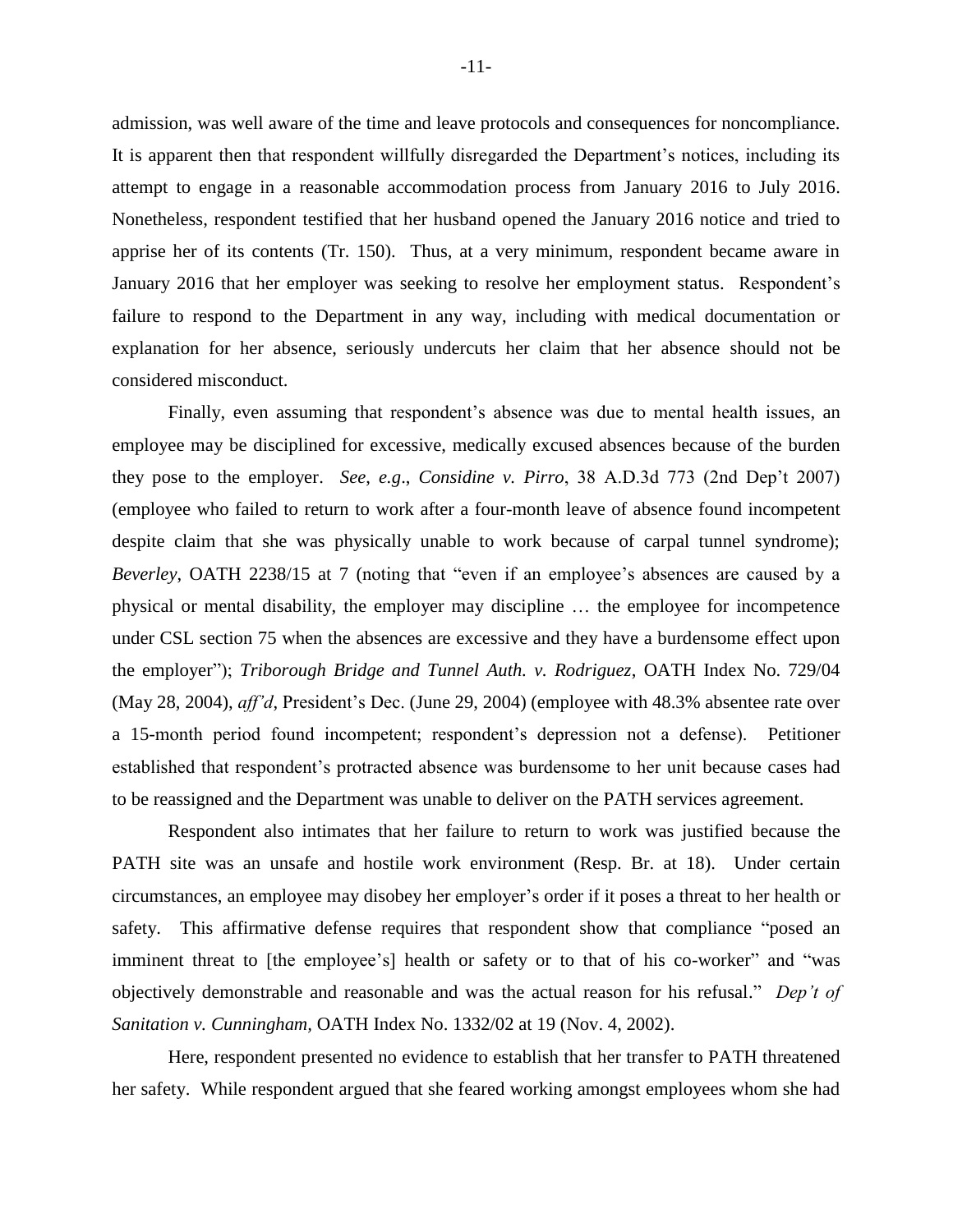disciplined, both Mr. Neal and Ms. Morgan confirmed that there were security measures in place at PATH, including security guards, on site Department police officers, and panic buttons (Morgan: Tr. 31; Neal: Tr. 51). In sum, respondent's subjective description of the safety concerns at PATH center in the Bronx were insufficient to substantiate her defense, where petitioner presented objective evidence that in her new location, reliable workplace safeguards would be readily available.

Finally, respondent contends that her absence was due to her anxiety and fear of retaliation after her complaints against Ms. Morgan and Mr. Neal (Resp. Br. at 8-10). To the extent that respondent suggests that the present misconduct charges were made in retaliation for her complaints, such an argument is unavailing as there is no proof of such retaliation. More importantly, respondent's lengthy absence and complete failure to communicate with the Department for over one year provide an independent basis for the disciplinary charges. *See Dep't of Transportation v. Hung,* OATH Index No. 1515/06 at 5 (Aug. 30, 2006), *aff'd*, NYC Civ. Serv. Comm'n Item No. CD07-51-SA (May 9, 2007) ("It is well-settled that the whistleblower defense will not be established if the employer has a separate and independent basis for the disciplinary action taken."); *see also Fire Dep't v. McAllan*, OATH Index No. 120/04 (Mar. 4, 2004); *Dep't of Health and Mental Hygiene v. Henderson*, OATH Index No. 1797/02 (Oct. 17, 2002), *modified on penalty*, Comm'r Dec. (Oct. 31, 2002).

In sum, petitioner's credible evidence established that respondent was absent without prior authorization, in violation of Code of Conduct Section 5.8. After respondent's extended FMLA leave ended in on January 19, 2016, she was required to return to work or provide additional documentation to continue her leave. Respondent failed to do so and thus remained absent without authorization until March 5, 2017.

Respondent's absence was also excessive, in violation of section 5.2 of the Code of Conduct. *See*, *e.g*., *Dep't of Environmental Protection v. Smith*, OATH Index No. 2534/17 (Aug. 10, 2017) (continuous absence for more than nine months excessive); *Dep't of Environmental Protection v. Post*, OATH Index No. 1420/12 at 13 (Aug. 21, 2012), *adopted*, Comm'r Dec. (Sept. 4, 2012) (absenteeism rate of 73% deemed excessive); *Admin. for Children's Services v. Scipio*, OATH Index No. 2144/11 at 5 (June 21, 2011) (170 absences in one year were *per se* excessive).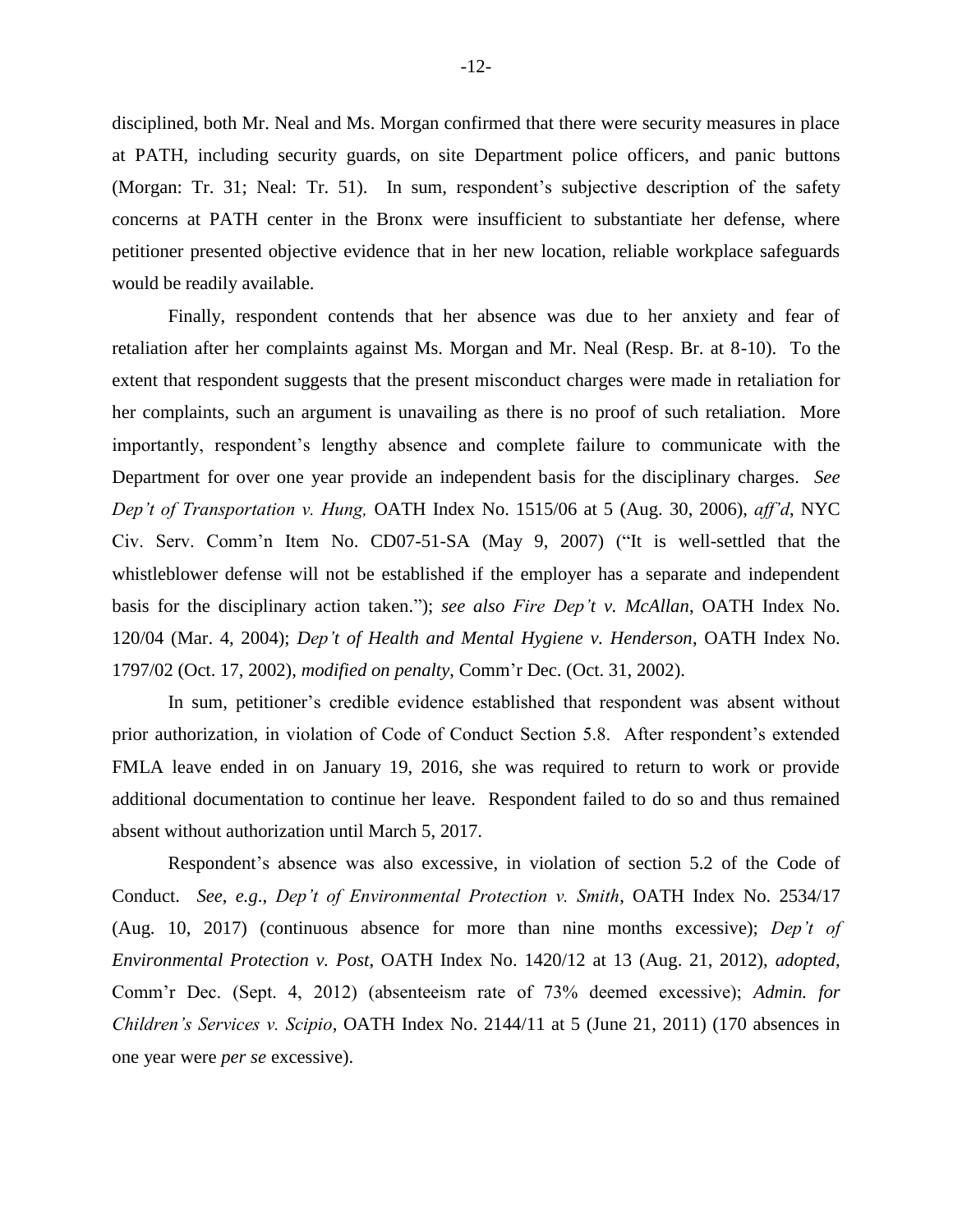The evidence here further shows that respondent failed to submit leave requests, or any documentation or response, during her absence period, and therefore did not adhere to the Department's time and leave rules, violating both sections 5.4 and 5.1 of the Code of Conduct. Finally, under section 1.2, petitioner established that respondent's conduct was prejudicial to good order.

#### **FINDINGS AND CONCLUSIONS**

Petitioner proved that respondent was AWOL from January 20, 2016 until March 5, 2017, in violation of sections 1.2, 5.1, 5.2, 5.4, and 5.8 of the Department's Code of Conduct.

#### **RECOMMENDATION**

Having made the above findings, I obtained a summary of respondent's personnel record. In over 15 years of work with the Department, this is respondent's first instance of misconduct.

Despite respondent's unblemished record, there is no doubt that she engaged in a particularly serious form of misconduct by being AWOL for over a year and failing to communicate at all with the Department, in flagrant disregard of the Department's time and leave rules. This misconduct is especially troubling because respondent was an employment attorney tasked with enforcing the very same rules that she violated. Further, the Department demonstrated that respondent, a senior attorney, burdened other attorneys in her unit with an increased workload during her extended absence, and prevented the Department from fulfilling its obligations (Neal: Tr. 42; Morgan: Tr. 14). I find that respondent's excessive, unexcused absence warrants termination.

Respondent's claim that she was so debilitated by mental health issues that she was unable to report to work for over 13 months is not supported by the evidence. Nor did her selfreported safety concerns seem reasonable. It is worthy of note that the disciplinary cases involving employees at the Bronx PATH center that respondent handled had been referred to respondent's office by an associate commissioner who worked at that location (Tr. 153-54). There is no evidence that this Department employee, who worked at the PATH location and was involved in disciplining its employees, faced any heightened safety risks as a result. In addition, respondent testified that she handled disciplinary cases involving employees who worked at the agency's headquarters on Beaver Street, where respondent had been assigned before she was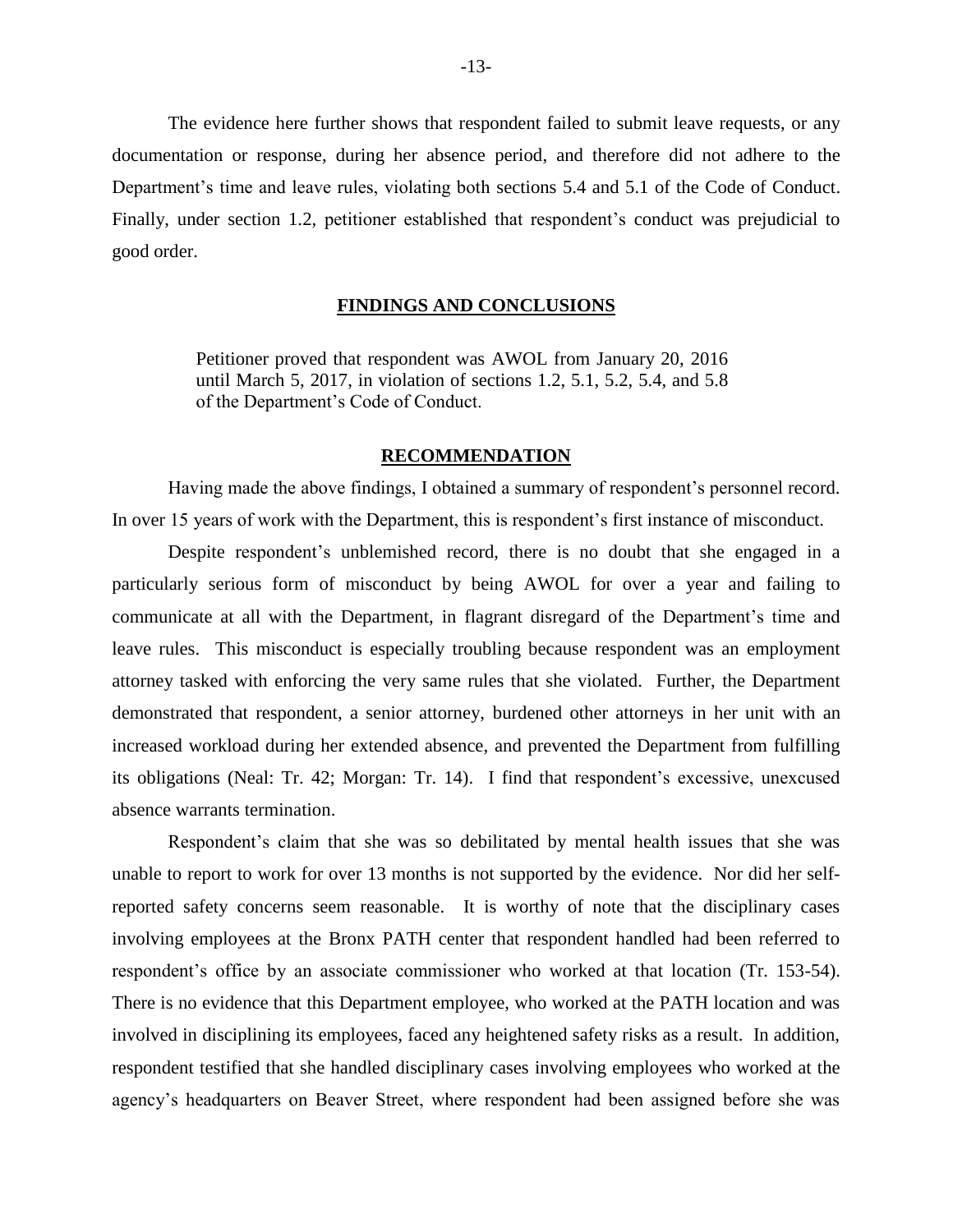transferred to PATH (Tr. 148). Yet she did not report being fearful of her work at that location. Rather, it would appear that respondent thought her transfer from the Department's headquarters on Beaver Street in Manhattan to the PATH center in the Bronx did not comport with her title and seniority (Resp. Ex. H; Tr. 104). So, rather than reporting to her new work location, respondent effectively abandoned her job for 13 months.

Respondent's long-term absence merits termination. *See*, *e.g*., *Smith*, OATH 2534/17 at 3 (termination recommend for respondent who was continuously absent without leave for more than nine months); *Beverley*, OATH 2238/15 at 9-11 (termination recommended for respondent's excessive absences, including failure to report to work for an 11-month period); *Fire Dep't v. A.G*., OATH Index No. 771/12 at 28-29 (July 5, 2012), *aff'd*, NYC Civ. Serv. Comm'n Item No. CD 13-02-SA (Feb. 6, 2013) (termination of employment upheld where employee absent more than 50% of the time in two years); *Dep't of Correction v. Purcell*, OATH Index No. 1336/96 at 19 (July 8, 1996), *aff'd*, NYC Civ. Serv. Comm'n Item No. CD 97-106-SA (Nov. 21, 1997) (termination of employment the "only appropriate penalty" where employee used 90 sick days in 12 months).

Respondent suggests that her long career and the fact that she has returned to work should mitigate the penalty here. However, under similar circumstances, this tribunal has recommended termination, given the gravity of a lengthy, unexcused AWOL. *See*, *e.g*., *Admin. for Children's Services v. Gordon,* OATH Index No. 175/01 at 4(Nov. 8, 2000), *remanded on procedural grounds*, *Gordon v. City of New York*, Sup. Ct. N.Y. Co. Index No. 108087/01 (Nov. 20, 2001) (noting that "unauthorized absence over a period of three months is a fundamental form of misconduct which substantially impedes the agency's ability to fulfill its mission. Notwithstanding respondent's tenure and employment history, the appropriate penalty for this misconduct is termination"); *Human Resources Admin. v. Richardson,* OATH Index No. 976/93 at 4-5 (July 7, 1993) (finding respondent guilty of eight-month AWOL, ALJ recommended termination even though respondent had belatedly returned to position, had a long tenure and superior performance evaluations); *see also Dep't of Sanitation v. Moore,* OATH Index No. 1035/10 (Feb. 2, 2010) (termination of employment recommended for long-term AWOL, notwithstanding respondent's return to work.) Respondent identified no extraordinary mitigating circumstances that would justify departure from the penalty imposed under similar circumstances. *Cf. Dep't of Sanitation v. Anonymous,* OATH Index No. 181/11 (Dec. 9, 2010)